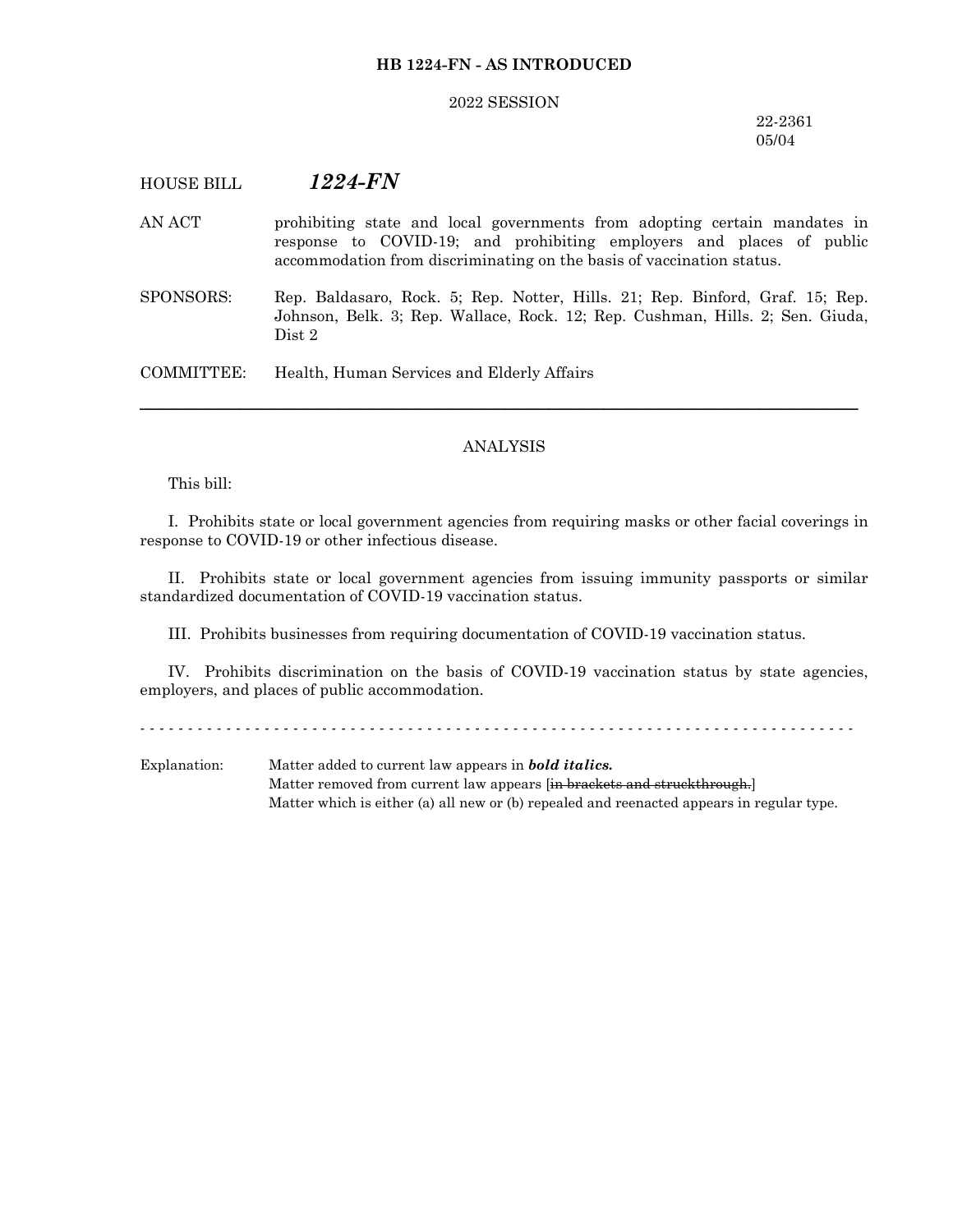# **HB 1224-FN - AS INTRODUCED**

### STATE OF NEW HAMPSHIRE

#### *In the Year of Our Lord Two Thousand Twenty Two*

AN ACT prohibiting state and local governments from adopting certain mandates in response to COVID-19; and prohibiting employers and places of public accommodation from discriminating on the basis of vaccination status.

*Be it Enacted by the Senate and House of Representatives in General Court convened:*

1 New Section; Communicable Disease; Mask Mandates Prohibited. Amend RSA 141-C by inserting after section 16-b the following new section: 1 2

141-C:16-c Mask Mandates Prohibited. No state or local government agency shall adopt or enact any law, order, rule, regulation, or plan of action that requires a person in this state to wear a mask or other facial covering to minimize the spread of COVID-19 or any other infectious disease. 3 4 5

2 New Subdivision; Communicable Disease; Response to COVID-19. Amend RSA 141-C by inserting after section 28 the following new subdivision: 6 7

8

141-C:29 Immunity Passport or Similar Documentation of COVID-19 Vaccination Status Prohibited. 9 10

Response to COVID-19

I. No state governmental entity, a political subdivision, or any agents or assigns of the entity or subdivision shall issue a vaccine passport, vaccine pass, immunity passport, or other standardized documentation for the purpose of certifying an individual's COVID-19 vaccination status to a third party; or otherwise publish or share any individual's COVID-19 vaccination record or similar health information. 11 12 13 14 15

II. No person doing business in this state shall require patrons or customers to provide any documentation certifying COVID-19 vaccination or COVID-19 post-transmission recovery to gain access to, entry upon, or service from the business or discriminate in any way against a patron or customer on the basis of, or the failure to provide information concerning, his or her COVID-19 vaccination status. 16 17 18 19 20

- 21
- 22

141-C:30 Discrimination Based on Vaccination Status or Immunity Passport Prohibited.

I. It is an unlawful discriminatory practice for:

(a) A person or governmental entity to refuse, withhold from, or deny a person any local or state services, goods, facilities, advantages, privileges, licensing, educational opportunities, health care access, or employment opportunities based on the person's vaccination status or whether the person has an immunity passport; 23 24 25 26

(b) An employer to refuse employment to a person, bar a person from employment, or discriminate against a person in compensation or in a term, condition, or privilege of employment based on the person's vaccination status or whether the person has an immunity passport; or 27 28 29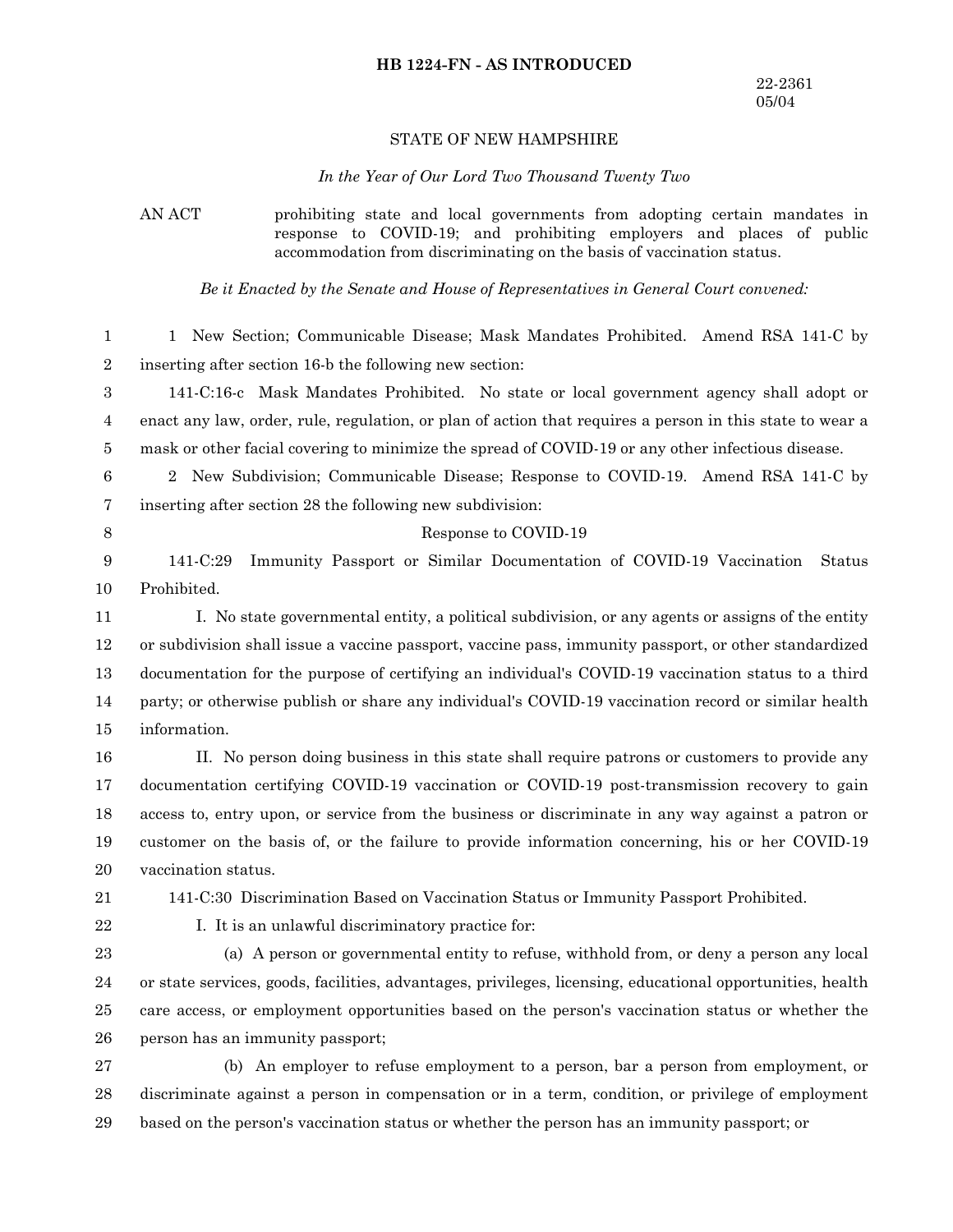# **HB 1224-FN - AS INTRODUCED - Page 2 -**

(c) A public accommodation to exclude, limit, segregate, refuse to serve, or otherwise discriminate against a person based on the person's vaccination status or whether the person has an immunity passport. 1 2 3

- II. In this section, "immunity passport" means a vaccine passport, vaccine pass, or any standardized documentation for the purpose of certifying an individual's COVID-19 vaccination status to a third party. 4 5 6
- 3 Effective Date. This act shall take effect upon its passage. 7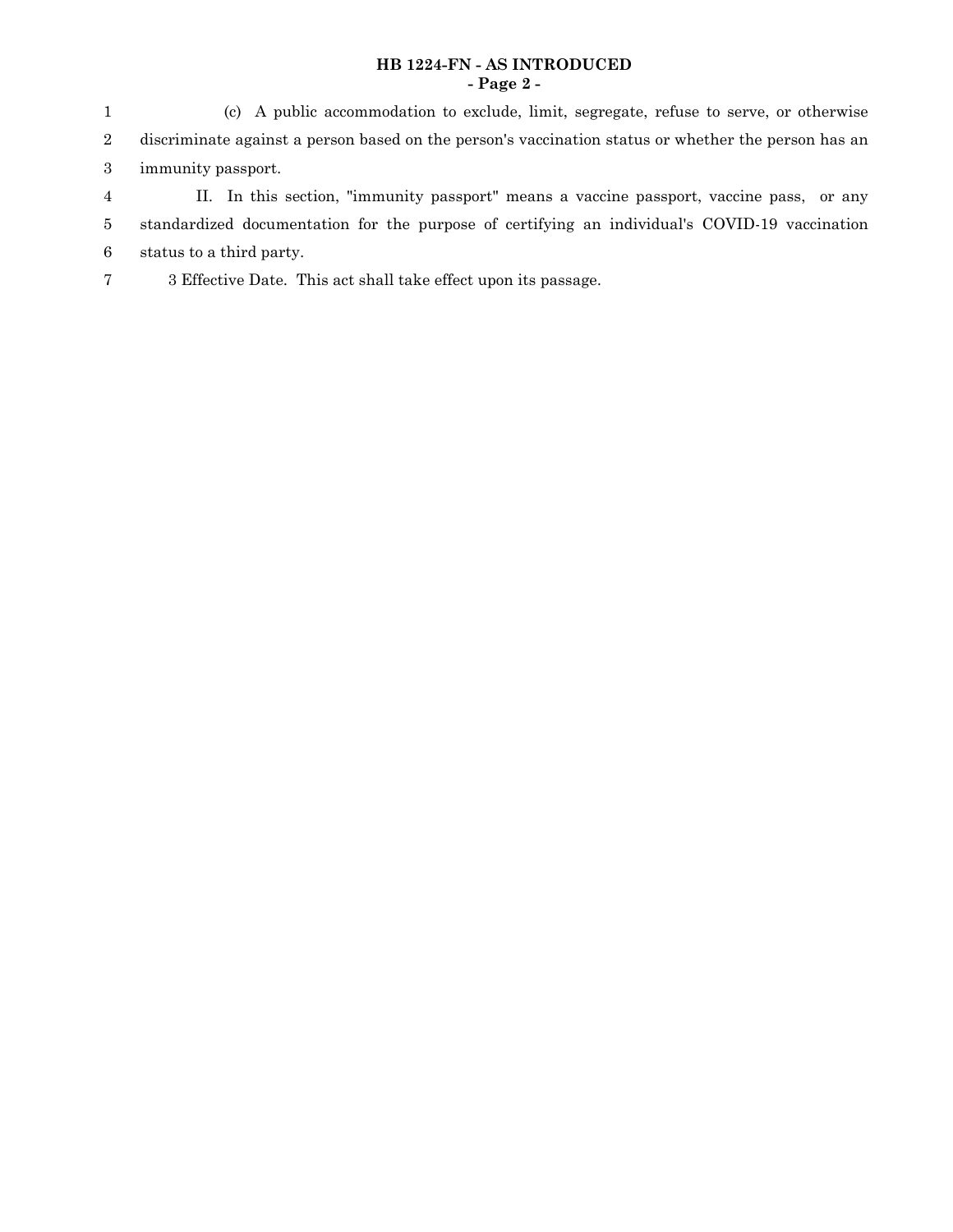LBA 22-2361 11/1/21

# **HB 1224-FN- FISCAL NOTE AS INTRODUCED**

AN ACT prohibiting state and local governments from adopting certain mandates in response to COVID-19; and prohibiting employers and places of public accommodation from discriminating on the basis of vaccination status.

**FISCAL IMPACT: [ X ] State [ X ] County [ ] Local [ ] None**

|                        | <b>Estimated Increase / (Decrease)</b> |  |                |                |                |
|------------------------|----------------------------------------|--|----------------|----------------|----------------|
| <b>STATE:</b>          | FY 2022                                |  | FY 2023        | FY 2024        | <b>FY 2025</b> |
| Appropriation          | \$0                                    |  | \$0            | \$0            | \$0            |
| Revenue                | \$0                                    |  | $\$0$          | \$0            | $\$0$          |
| <b>Expenditures</b>    | \$0                                    |  | Indeterminable | Indeterminable | Indeterminable |
| <b>Funding Source:</b> | X General                              |  | Education      | Highway        | Other          |

# **COUNTY:**

| Kevenue             | ሱሶ<br>DU. | ሱ ሰ<br>ক্য     | ሱ ሰ<br>ক্ত     | \$0            |
|---------------------|-----------|----------------|----------------|----------------|
| <b>Expenditures</b> | $\$0$     | Indeterminable | Indeterminable | Indeterminable |

# **METHODOLOGY:**

This bill would amend RSA 141-C to:

- · Prohibit state or local government agencies from requiring masks or other facial coverings in response to COVID-19 or other infectious disease.
- Prohibit state or local government agencies from issuing immunity passports or similar standardized documentation of COVID-19 vaccination status.
- Prohibit businesses from requiring documentation of COVID-19 vaccination status.
- Prohibit discrimination on the basis of COVID-19 vaccination status by state agencies, employers, and places of public accommodation.

The penalties for violation of the provisions RSA 141-C include a misdemeanor if a natural person, or a felony if any other person. In addition RSA 141-C permits the Department of Health and Human Services to seek injunctive relief relative to conduct in violation of RSA 141-C. These penalties may have an impact on the New Hampshire judicial and correctional systems. There is no method to determine how many charges would be brought as a result of the changes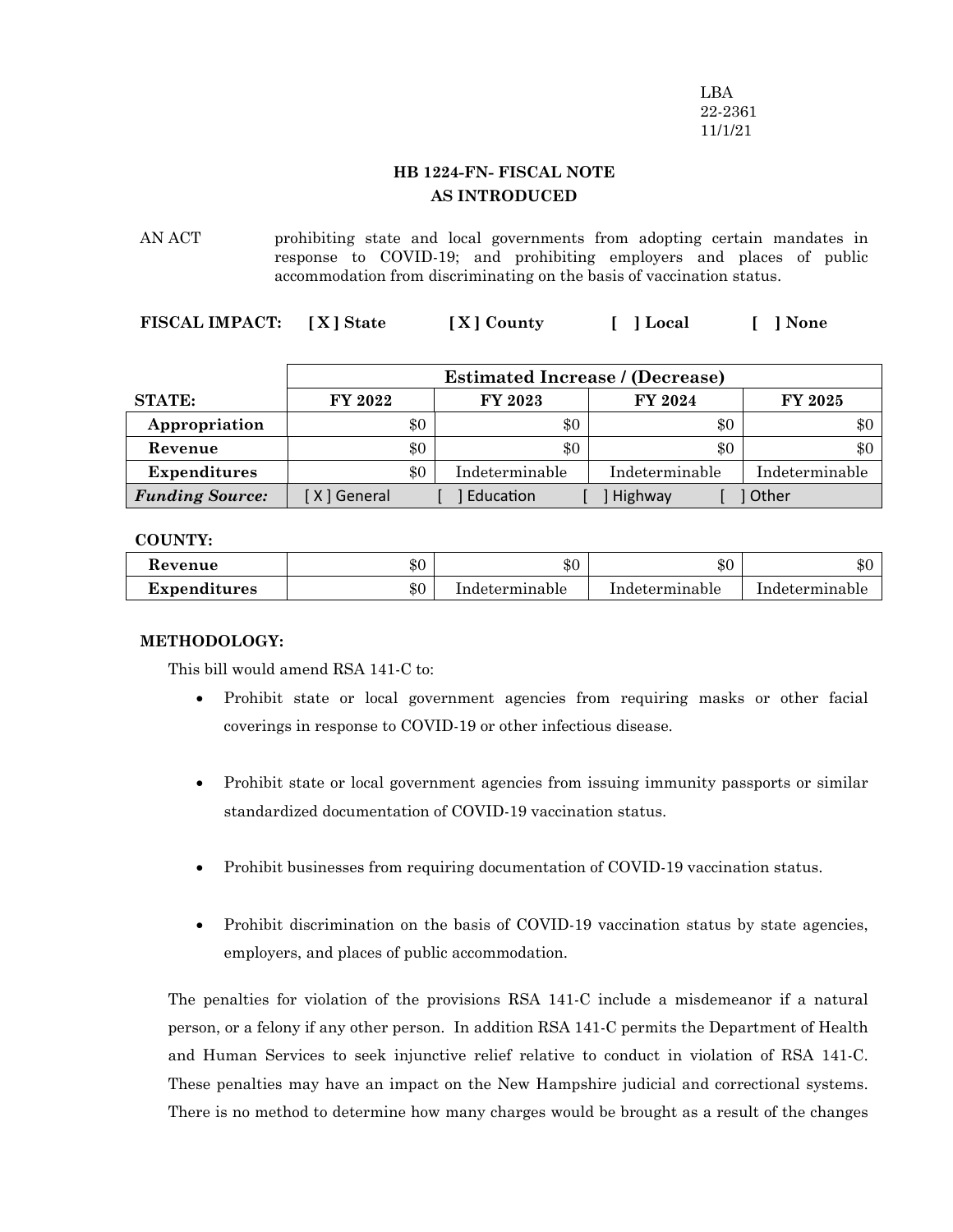contained in this bill to determine the fiscal impact on expenditures. However, the entities impacted have provided the potential costs associated with these penalties below.

| Judicial Council                   | FY 2022                                         | FY 2023                                         |  |
|------------------------------------|-------------------------------------------------|-------------------------------------------------|--|
| Public Defender Program            | Has contract with State to<br>provide services. | Has contract with State to<br>provide services. |  |
| Contract Attorney – Felony         | \$825/Case                                      | \$825/Case                                      |  |
| Contract Attorney -<br>Misdemeanor | $$300/C$ ase                                    | $$300/C$ ase                                    |  |
| Assigned Counsel – Felony          | $$60/H$ our up to $$4,100$                      | $$60/H$ our up to $$4,100$                      |  |
| Assigned Counsel -<br>Misdemeanor  | \$60/Hour up to \$1,400                         | \$60/Hour up to \$1,400                         |  |

It should be noted that a person needs to be found indigent and have the potential of being incarcerated to be eligible for indigent defense services. Historically, approximately 85% of the indigent defense caseload has been handled by the public defender program, with the remaining cases going to contract attorneys (14%) or assigned counsel (1%). Beginning in March of 2021, the public defender program has had to close intake to new cases due to excessive caseloads. Due to these closures, the contract and assigned counsel program have had to absorb significantly more cases. The system is experiencing significant delays in appointing counsel and the costs of representation have increased due to travel time and multiple appointments.

| Department of Corrections                                                   | FY 2022        | FY 2023        |  |
|-----------------------------------------------------------------------------|----------------|----------------|--|
| FY 2021 Average Cost of<br>Incarcerating an Individual                      | \$54,386       | \$54,386       |  |
| FY 2021 Annual Marginal<br>Cost of a General Population<br>Inmate           | \$5,715        | \$5,715        |  |
| FY 2021 Average Cost of<br>Supervising an Individual on<br>Parole/Probation | \$603          | \$603          |  |
| NH Association of Counties                                                  | FY 2022        | FY 2023        |  |
| County Prosecution Costs                                                    | Indeterminable | Indeterminable |  |
| Estimated Average Daily Cost<br>of Incarcerating an Individual              | \$105 to \$125 | \$105 to \$125 |  |

This bill contains penalties that will have an indeterminable impact on the Judicial Branch system. There is no method to determine how many charges would be brought as a result of the changes contained in this bill to determine the fiscal impact on expenditures. In the past the Judicial Branch has used averaged caseload data based on time studies to estimate the fiscal impact of proposed legislation. The per case data on costs for routine criminal cases currently available to the Judicial Branch are based on studies of judicial and clerical weighted caseload times for processing average routine criminal cases that are more than fifteen years old so the data does not have current validity. A new case study is being conducted and updated estimates will be available in the future.